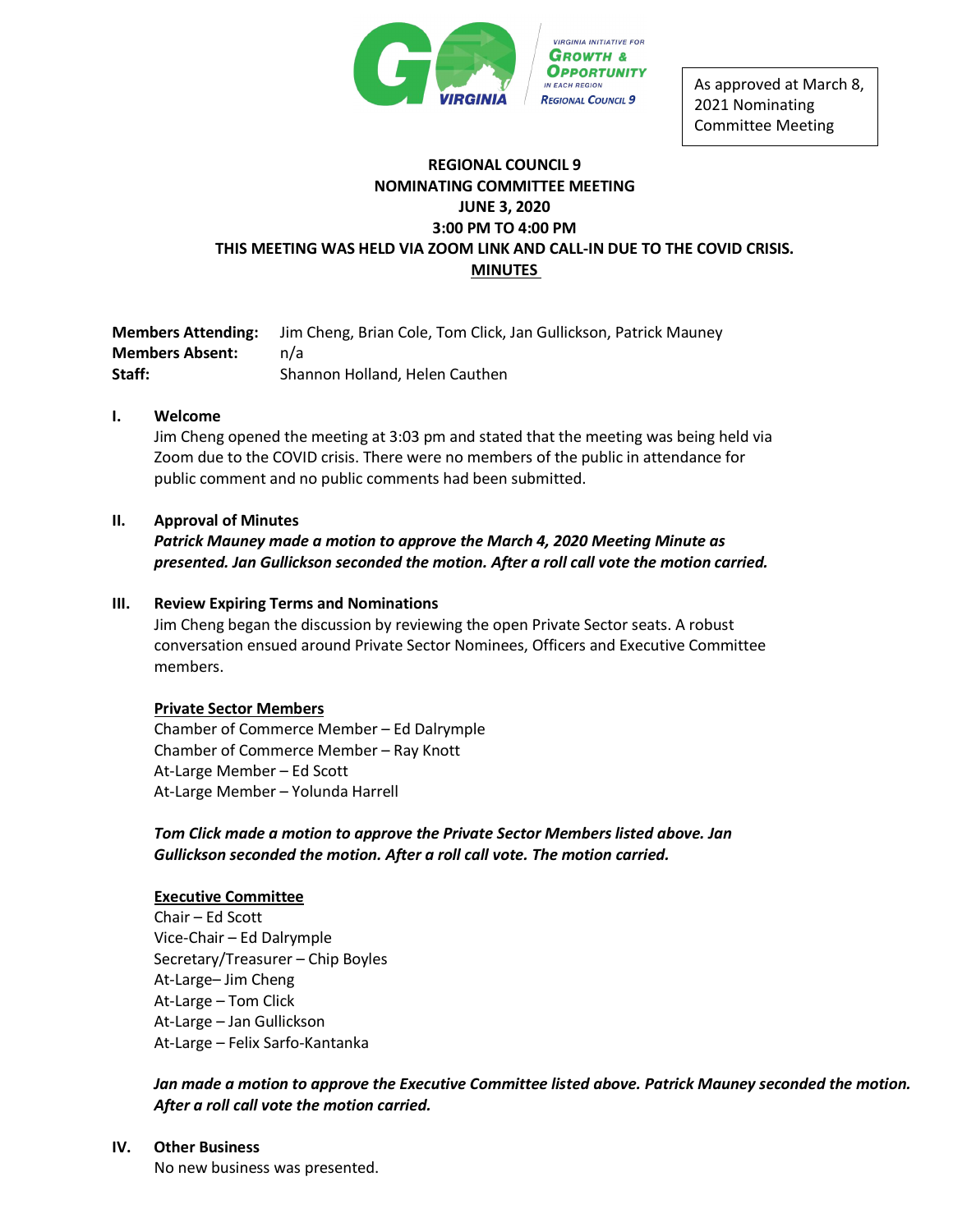# **V. Adjourn**

*Brian Cole made a motion to adjourn the meeting at 3:50 PM. There were no objections. The meeting adjourned.*